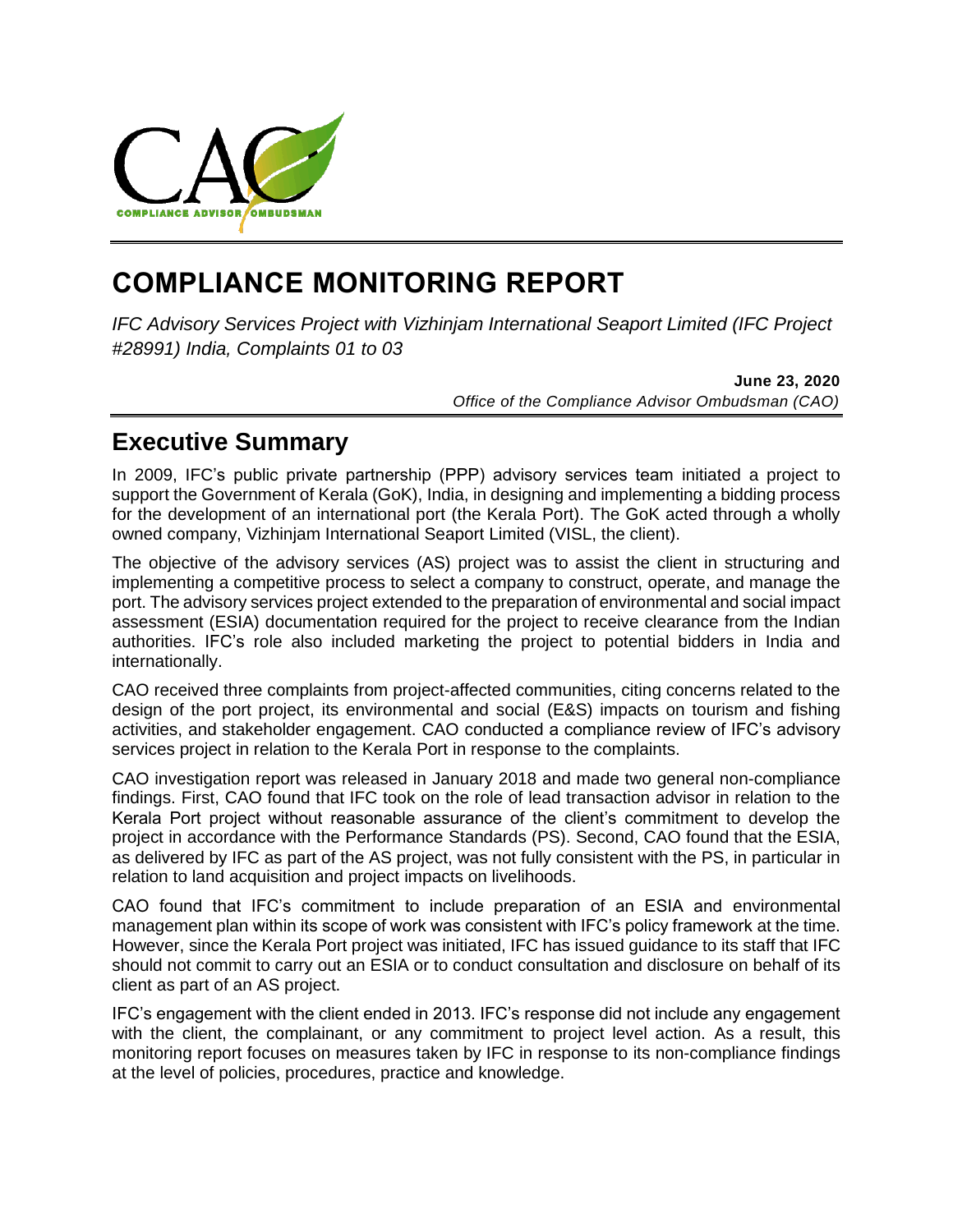During the monitoring period, and in its response to the CAO investigation report, IFC has outlined several changes to its E&S review and supervision of PPP advisory services projects. Notably, IFC reports that an E&S specialist now is assigned to every PPP related AS project with the ability to input on project scoping design at an early stage, and that E&S staff provide clearances at key milestones in the project cycle. Further, IFC reports that its client engagement documents now include provisions requiring that AS clients endeavor to apply the PS when designing and carrying out the PPP and provide that IFC may withdraw from the AS project if material E&S issues arise. IFC also provides additional guidance to its clients on the application of PS requirements to the PPP project. These changes increase the focus on the identification and management of E&S issues in IFC AS projects and potentially increase IFC's leverage in relation to the AS client. They should also serve to reduce the risk that IFC will provide AS support to, and thus serve as an enabler of, environmentally and socially harmful PPP projects.

CAO finds that IFC's response to this compliance investigation at the level of policies, procedures, practice and knowledge is satisfactory. CAO notes that several changes in practice are pending a formalized change to IFC's Environmental and Social Review Procedures. Nevertheless, CAO has decided to close its monitoring, on the basis that actions taken by IFC are addressing CAO's compliance findings at a systems-level, and considering that IFC no longer has any direct involvement with the Kerala Port project.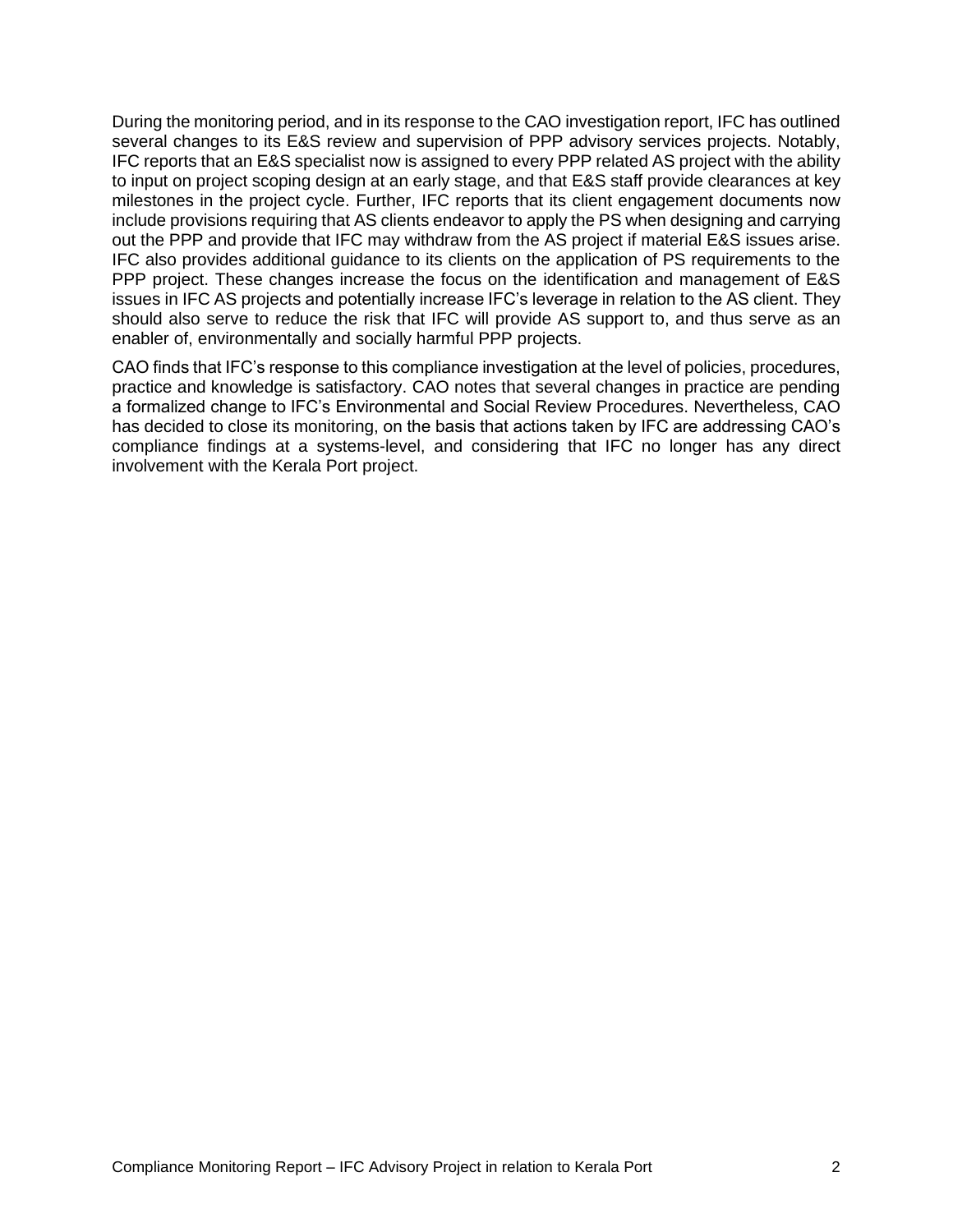# **About CAO**

*CAO's mission is to serve as a fair, trusted, and effective independent recourse mechanism and to improve the environmental and social accountability of IFC and MIGA.*

CAO (Office of the Compliance Advisor Ombudsman) is an independent post that reports directly to the President of the World Bank Group. CAO reviews complaints from communities affected by development projects undertaken by the two private sector arms of the World Bank Group, the International Finance Corporation (IFC) and the Multilateral Investment Guarantee Agency (MIGA).

For more information about CAO, please visit [www.cao-ombudsman.org](http://www.cao-ombudsman.org/)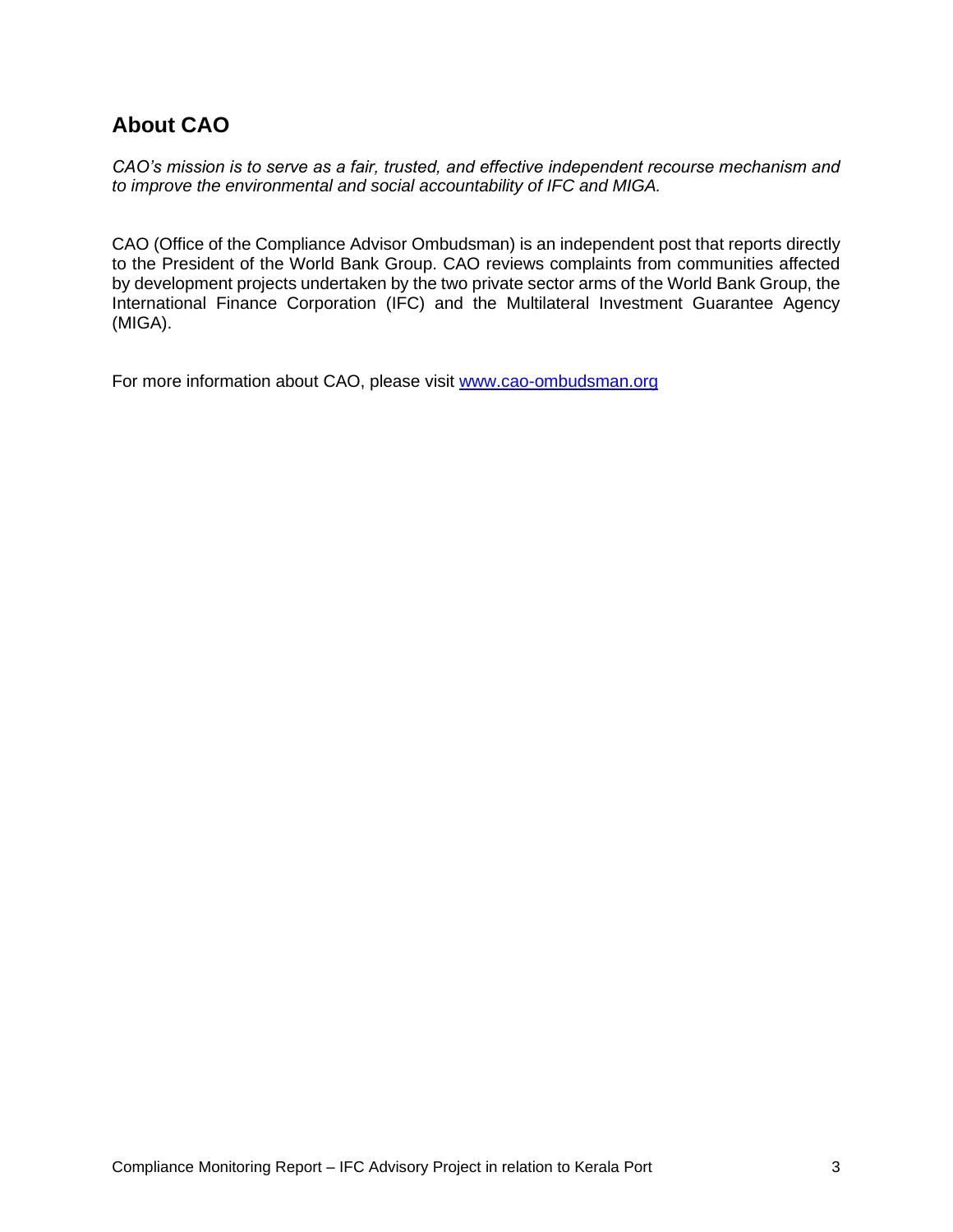# Table of Contents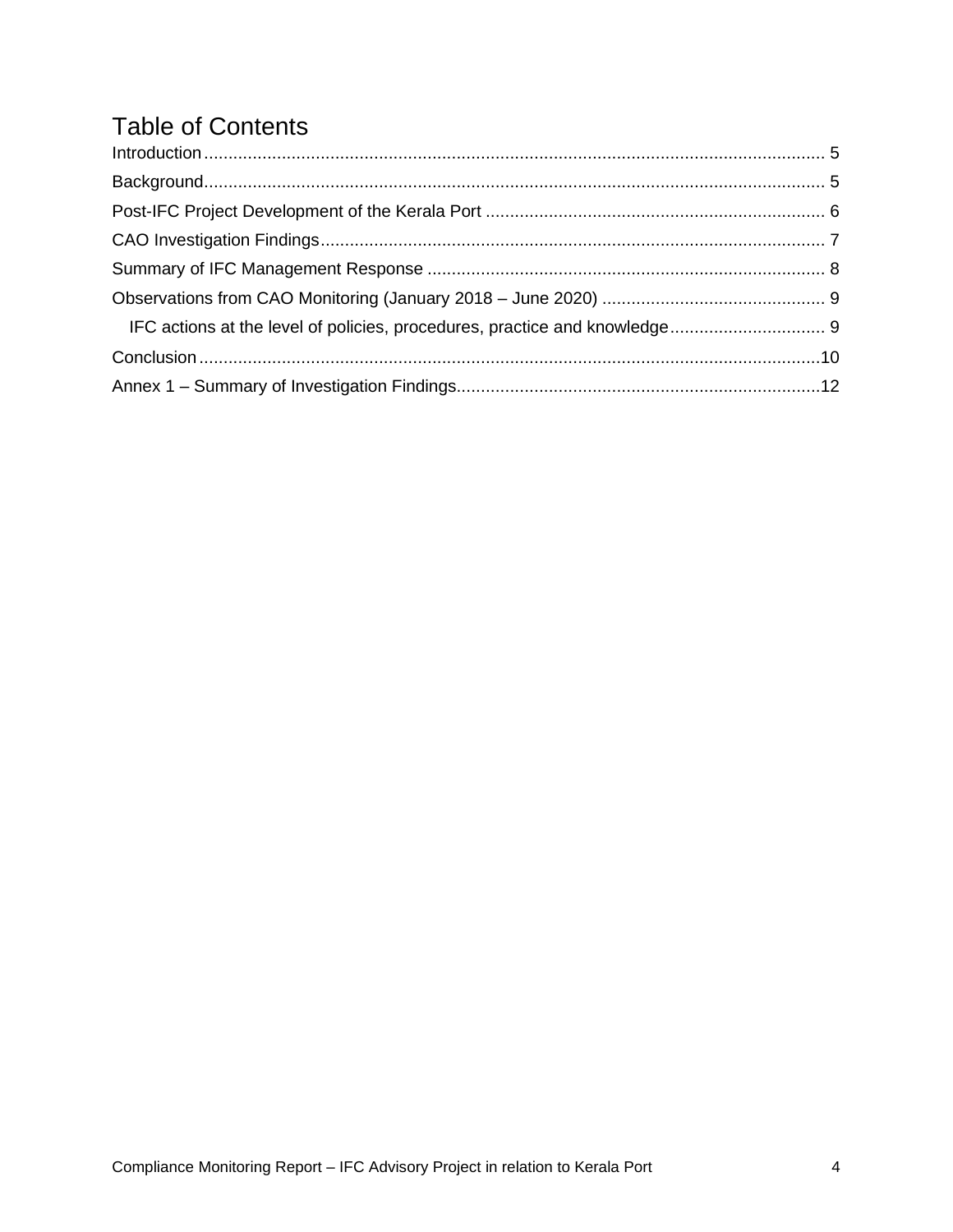# <span id="page-4-0"></span>**Introduction**

CAO's compliance function oversees investigations of IFC/MIGA's environmental and social (E&S) performance with a view to assessing compliance with relevant requirements and improving the E&S performance of the institutions.

Following a CAO compliance investigation, CAO monitors actions taken by IFC/MIGA until such actions demonstrate to CAO that its compliance findings are being addressed.

This is CAO's first monitoring report in relation to its investigation of IFC's advisory services project with Vizhinjam International Seaport Limited (the compliance investigation), which was finalized in January 2018.<sup>1</sup> This report documents IFC's response to the compliance investigation in the period from January 2018 to June 2020.

Generally, CAO's monitoring considers IFC/MIGA's response to a compliance investigation at two levels:

- Firstly, CAO considers actions taken or proposed by IFC/MIGA that respond to CAO findings at the project level.
- Secondly, CAO considers actions taken or proposed by IFC/MIGA that respond to CAO findings at the level of IFC/MIGA policies, procedures, practice or knowledge.

The first level of analysis is designed to address project level concerns identified by CAO. The second level is designed to document progress in IFC/MIGA's approach to the identification and management of E&S risk.

IFC's engagement with the client ended in 2013. Given the nature of CAO's findings and the timing of the report, CAO decided to focus its monitoring role in this case to actions taken by IFC to address the investigation findings at the level of IFC's policies, procedures, practice or knowledge.

# <span id="page-4-1"></span>**Background**

In 2009, IFC initiated an Advisory Services (AS) project to support the Government of Kerala (GoK), India, in designing and implementing a bidding process for the development of an international port (the Kerala Port project). The GoK acted through a wholly owned company, Vizhinjam International Seaport Limited (VISL or the client). The objective of the AS project was to assist the client in structuring and implementing a competitive process to select a company to construct, operate, and manage the port. The AS project extended to the preparation of environmental and social impact assessment (ESIA) documentation required for the project to receive clearance from the Indian Ministry of Environment and Forests (MoEF). IFC's role also included marketing the project to potential bidders in India and internationally. In March 2013, IFC concluded its role in the AS project. Subsequent to IFC's involvement, VISL proceeded with the port development under a new bidding process. E&S documentation prepared by IFC was used in this process.

<sup>1</sup> CAO Investigation of IFC Advisory Services Project with Vizhinjam International Seaport Limited (IFC Project #28991) India, January 23, 2018, available at: [https://bit.ly/3ezhcrq.](https://bit.ly/3ezhcrq) The CAO investigation, IFC's response to the investigation and related materials are available on the CAO website, see [https://bit.ly/2zXDgNf.](https://bit.ly/2zXDgNf)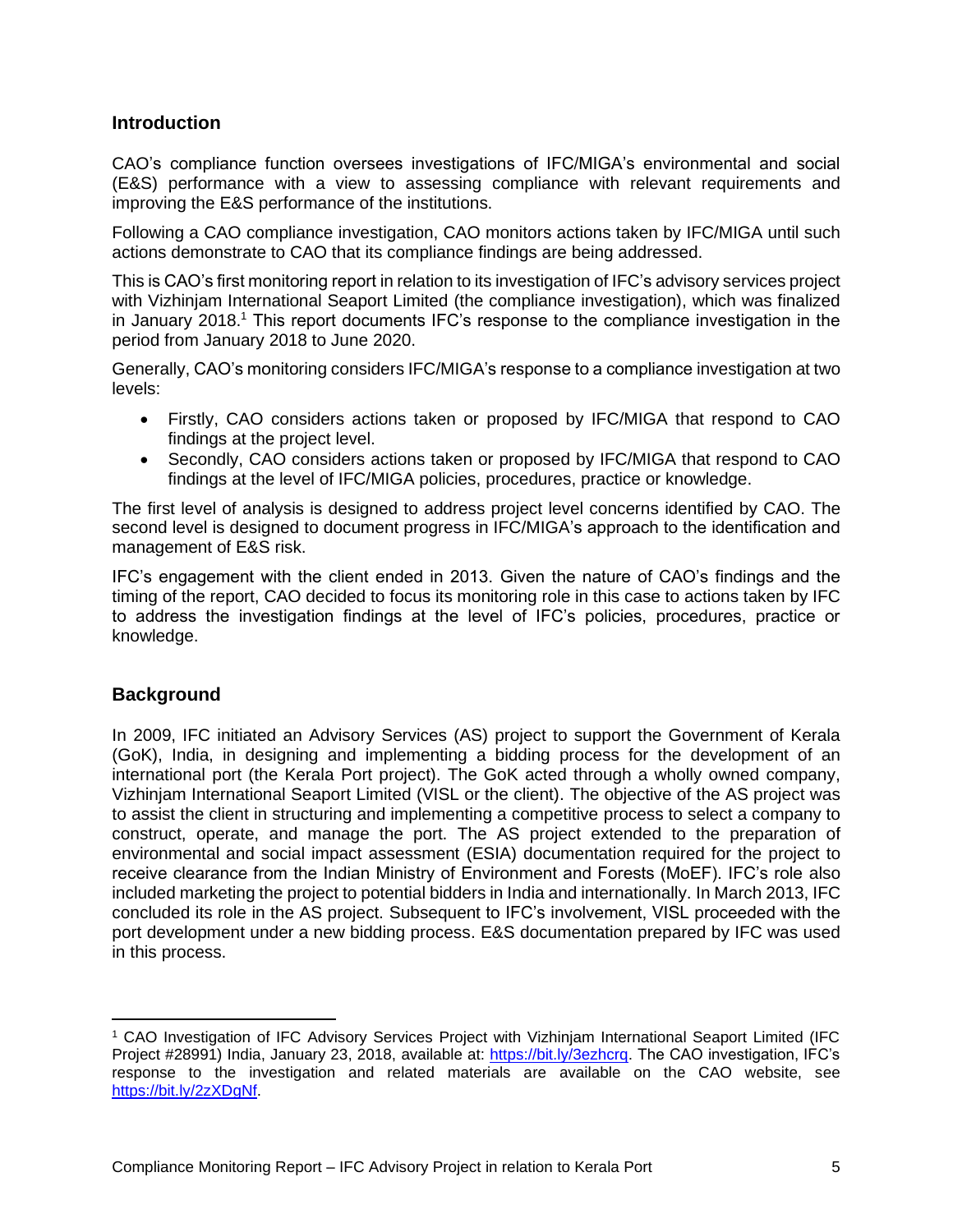The first complaint to CAO, dated August 2012, was filed by a representative of the Kerala Hotels and Restaurants Association, a former representative of the State Fisheries Department and a social activist.<sup>2</sup> The second complaint, dated September 2012, was filed by a local fishing group, the Kerala Swathantra Malsya Thozhilali Federation (Kerala Independent Fish Workers Federation).<sup>3</sup> The third complaint, dated April 2013, was filed by 14 residents of Mullor village, located near the project site.<sup>4</sup> The complainants raised concerns relating to the design and due diligence of the port project, its environmental and social impacts on tourism and fishing activities, and stakeholder engagement.

The compliance investigation was released in January 2018 and made a number of noncompliance findings in relation to IFC's due diligence and supervision of the project. A summary of findings as presented in the January 2018 investigation report is set out in Annex 1.

As noted in the investigation report, CAO has monitored IFC's response to the investigation report in accordance with its Operational Guidelines. Although IFC is no longer directly engaged in the Kerala Port project, CAO has considered actions taken by IFC to address the investigation findings at a systemic level.

# <span id="page-5-0"></span>**Post-IFC Project Development of the Kerala Port**

CAO notes that IFC has not participated in the project development or implementation of impact mitigation or compensation schemes in relation to the Kerala Port since the conclusion of its AS project. However, IFC-led and supervised analysis remain key components of the project's cost/benefit analysis, impact assessment and mitigation framework.

At the time IFC concluded its engagement in the Kerala Port project, the port development had been put to tender but GoK had decided not to award the contract. Subsequently, GoK reopened bidding for the port development and in May 2015 a GoK committee recommended the award of the port project to the sole bidder, Adani Ports and Special Economic Zone Ltd (APSEZ). APSEZ initially targeted September 2018 for the first stage of port development.<sup>5</sup> As of June 2020, the commission date has been extended several times, in part due to flood and storm damage and a shortage of construction materials needed for breakwater construction, and is now projected for December 2020.<sup>6</sup> The project has also been impacted by COVID-19 related lockdowns.<sup>7</sup>

In late 2019, the project was reported to be receiving viability gap funding from state and central governments to the value of 7.9 billion Indian rupees (USD104 million).<sup>8</sup> Additional land takings have been announced to provide for road connectivity and ancillary structures related to the port development.<sup>9</sup> An application for permission to reclaim wetlands for warehousing and road

<sup>2</sup> CAO, India/Vizhinjam-01/Kerala case page, available at: [https://bit.ly/2zXDgNf.](https://bit.ly/2zXDgNf)

<sup>3</sup> CAO, India/Vizhinjam-02/Kerala case page, available at: [https://bit.ly/2NqHr7n.](https://bit.ly/2NqHr7n)

<sup>4</sup> CAO, India/Vizhinjam-03/Mulloor case page, available at: [https://bit.ly/2BCC81K.](https://bit.ly/2BCC81K)

<sup>5</sup> *The Hindu,* "Adani misses its 1,000-day deadline," September 1, 2018, available at[: https://bit.ly/3dZHgLG.](https://bit.ly/3dZHgLG)

<sup>6</sup> *The Hindu,* "Vizhinjam port Phase I by October 2020," February 15, 2019, available at: [https://bit.ly/2YijIer;](https://bit.ly/2YijIer) S. Anil Radhaakrishnan, *The Hindu,* "Vizhinjam port by Dec. 2020," December 5, 2019, available at: [https://bit.ly/2XOmcSI;](https://bit.ly/2XOmcSI) *The New Indian Express,* "Speed up Vizhinjam project, says Assembly panel on public sector," January 24, 2020, available at: [https://bit.ly/2YmbCSf.](https://bit.ly/2YmbCSf)

<sup>7</sup> *The Hindu,* "Adani Ports Drop Anchor," June 9, 2020, available at: [https://bit.ly/2zjg4Zx.](https://bit.ly/2zjg4Zx)

<sup>8</sup> Soumya Bhowmick and Pratnashree Basu, *The Diplomat*, "Is India's Vizhinjam Port Plan Worth It?" November 23, 2019, available at: [https://bit.ly/2Ut36zy.](https://bit.ly/2Ut36zy)

<sup>9</sup> S. Anil Radhakrishnan, *The Hindu,* "Collector told to acquire 4.28 ha more for Vizhinjam port," November 26, 2019, available at: [https://bit.ly/2Yo9UzK.](https://bit.ly/2Yo9UzK)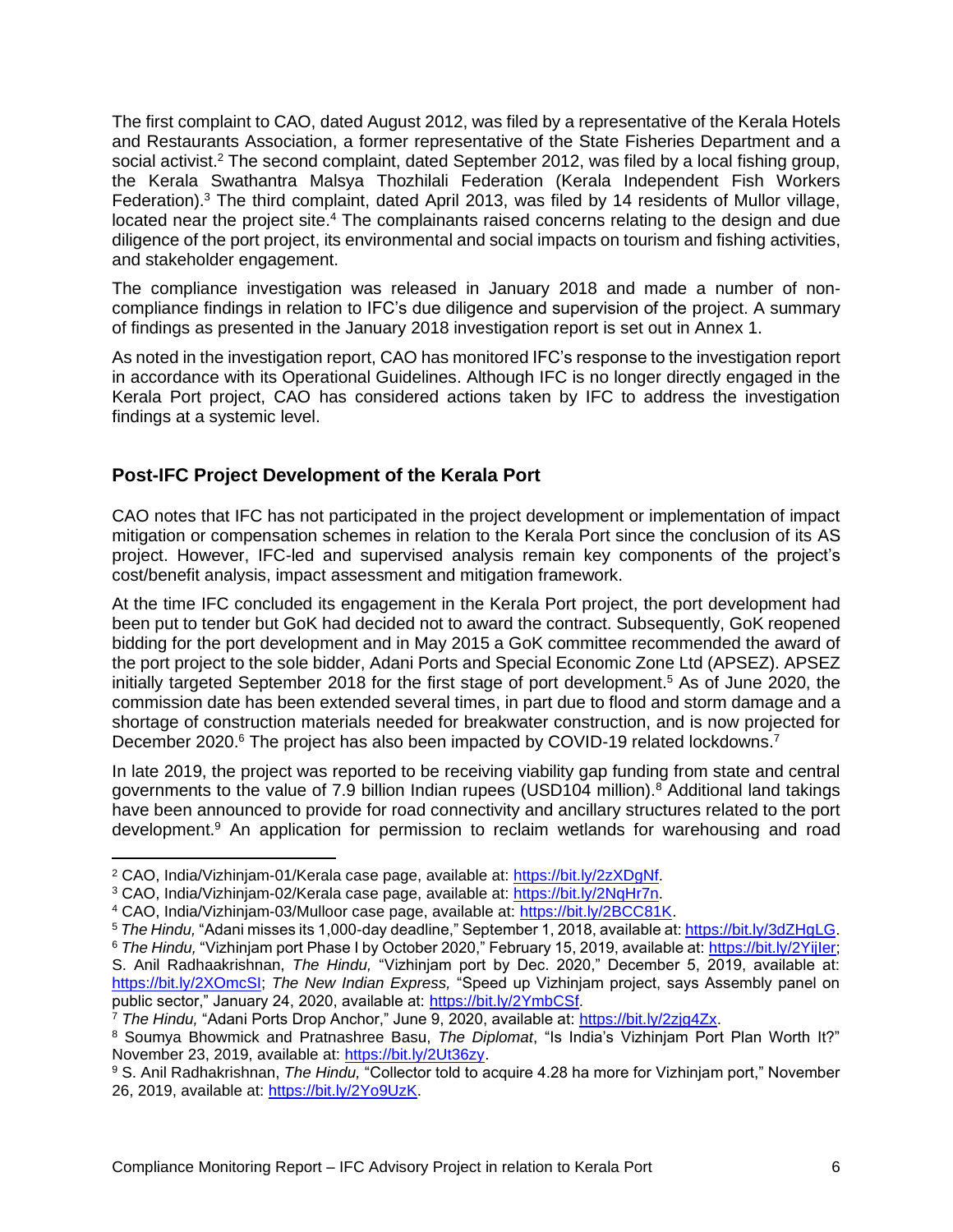connections was denied by state authorities due to potential drinking water shortages and environmental impacts.<sup>10</sup>

Over the course of project development, many of the community and environmental impacts anticipated by the complainants are reported to have occurred. In particular, local residents have complained of erosion,<sup>11</sup> ecological impacts on marine life,<sup>12</sup> and of threats to fishing and tourism livelihoods as a result of planned demolition of homes and businesses adjacent to the coast.<sup>13</sup> Affected communities have also carried out protests<sup>14</sup> and expressed concern that impacts on their livelihoods have not been compensated, either because promised support has not been delivered,<sup>15</sup> or because they were not considered to reside in the project's defined area of impact.<sup>16</sup>

# <span id="page-6-0"></span>**CAO Investigation Findings**

CAO made two broad compliance findings in its investigation:

- 1. IFC took on the role of lead transaction advisor in relation to the Kerala Port project without a reasonable assurance of the client's commitment to develop the project in accordance with the PS; and
- 2. The ESIA as delivered by IFC was not fully consistent with the PS, particularly in relation to land acquisition and project impacts on livelihoods.

During the monitoring period, IFC reported steps taken at the level of policy, procedures, practice or knowledge that are relevant to CAO findings. In particular, these include findings in relation to:

- Preparation and scope of a PPP AS project, including assessment of potential for a project to adhere to PS requirements;
- IFC's approach to engagement on conducting ESIAs for PPP engagements; and
- Assessment of client capacity and commitment.

# *Preparation and scope of a PPP advisory services project*

CAO found that IFC did not take adequate steps to address the potential for the Kerala Port project to contravene the PS as they relate to land acquisition. IFC staff were aware that the client intended to proceed with land acquisition in a way that was inconsistent with the requirements of Performance Standard 5 (PS5). At the time of approval, IFC did not advise the client to suspend its ongoing land acquisition activities until the ESIA and other required plans had been completed. CAO found that IFC's advice to the client was not consistent with the PS in this respect.

<sup>10</sup> K.S. Sudhi, *The Hindu*, "Panel denies permission for reclaiming wetland," December 31, 2019, available at:<https://bit.ly/2BVxR9W>

<sup>11</sup> The News Minute, "Breakwater construction on Vizhinjam port has caused high tides: Kerala Fisheries Min," June 26, 2019, available at: [https://bit.ly/2UybfTr.](https://bit.ly/2UybfTr)

<sup>12</sup> Rejimon K, *Firstpost*, "Kerala's \$65 billion Vizhinjam port: Fishermen, environmentalists rue loss of job, ecology," June 11, 2017, available at: [https://bit.ly/2Yj4XIr.](https://bit.ly/2Yj4XIr)

<sup>13</sup> *The Hindu*, "Demolition on hold after local resistance," June 12, 2019, available at: <https://bit.ly/2UsbDme> <sup>14</sup> JOC.com, "Protest stops work on India's Vizhinjam transshipment port," October 31, 2017, available at: [https://bit.ly/2XXmXJC;](https://bit.ly/2XXmXJC) JOC.com, "Protesters end blockade of India's Vizhinjam port site," November 3, 2017, available at: [https://bit.ly/3dWATZT;](https://bit.ly/3dWATZT) *Times of India,* "Vizhinjam fishermen protest over compensation package," March 1, 2020, available at: https://bit.ly/37nllpU. <sup>15</sup> *Ibid*. *Times of India.*

<sup>16</sup> Rejimon K.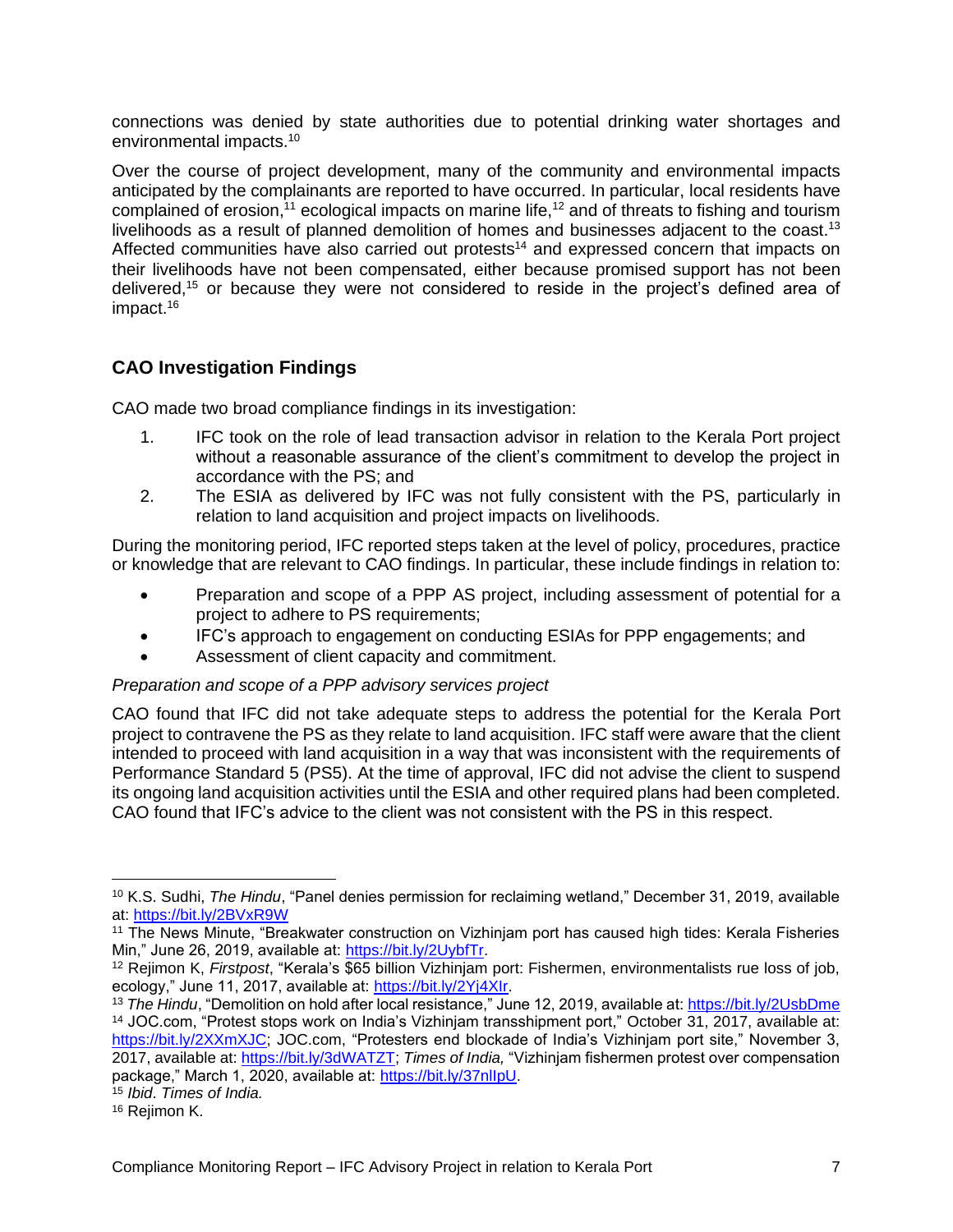## *IFC's approach to conducting ESIAs for PPP engagements*

IFC agreed to conduct an ESIA in relation to the "marine side" of the Kerala Port project. While CAO found that the ESIA delivered by IFC was consistent with the PS in some respects, CAO found that IFC's approach was inconsistent with Performance Standard 1 (PS1) because IFC did not ensure that all component parts of the port were assessed in accordance with the PS. CAO noted in particular that PS1 requires E&S risks and impacts be identified in the context of the project's area of influence which includes all project components.

Further, CAO noted that IFC did not oversee the preparation of an environmental management plan (EMP) as contemplated at the time of project approval and that consultation activities envisaged by IFC were not completed during IFC's involvement in the project. Overall, CAO found that this approach gave rise to a situation where IFC was supporting the preparation of a project that was not in compliance with the PS.

CAO's investigation also noted that IFC underestimated the complexity of preparing an ESIA and EMP for the project. While consultants were engaged to conduct the ESIA itself, IFC did not resource supervision of E&S aspects of the project sufficiently. As a result, IFC identified gaps in the ESIA late in the preparation process when opportunities to course correct or complete necessary components of the work were limited. These included insufficient analysis of project impacts on tourism; under-developed livelihood restoration plans; and shortcomings in consultation and disclosure around the ESIA process.

### *Assessment of client capacity and commitment*

During the project preparation, IFC recognized that its client did not have the capacity to oversee a PS-compliant ESIA in relation to the Kerala Port project and committed to oversee certain aspects of the ESIA. However, CAO's investigation noted that there were limited discussions between IFC and the client regarding the implications of conducting the ESIA for the project in accordance with the Performance Standards.

CAO also noted that IFC's policy and procedures did not require the client to commit to develop the project in accordance with the PS as a condition of IFC's involvement. As a result, CAO noted that IFC did not test the client's commitment to the PS prior to approval of the project. Without a clear commitment from the client to the PS, CAO found that IFC lacked leverage when issues regarding the application of the PS arose during project implementation, for example in relation to land acquisition and economic displacement of tourism operators.

# <span id="page-7-0"></span>**Summary of IFC Management Response**

IFC prepared a management response to the investigation which was released together with the investigation report in February 2018. 17

IFC's response noted the distinct nature of IFC's investment and advisory roles regarding assessment and monitoring with the PS, as relevant to the Kerala Port project engagement. In PPP AS engagements, IFC noted that it functions as an advisor to a procurement process, rather than as a financial investor in the private sector activity procured.

IFC contested CAO's approach to the investigation which found that the 2012 version of the PSs were an appropriate basis for compliance review. Rather, IFC emphasized that the project commenced in in 2009, when the 2006 version of the PS were the authoritative standard.

<sup>17</sup> IFC Management's Response to the CAO Investigation Report on Vizhinjam International Seaport Limited, February 21, 2017, available at: [https://bit.ly/2UptEC0.](https://bit.ly/2UptEC0)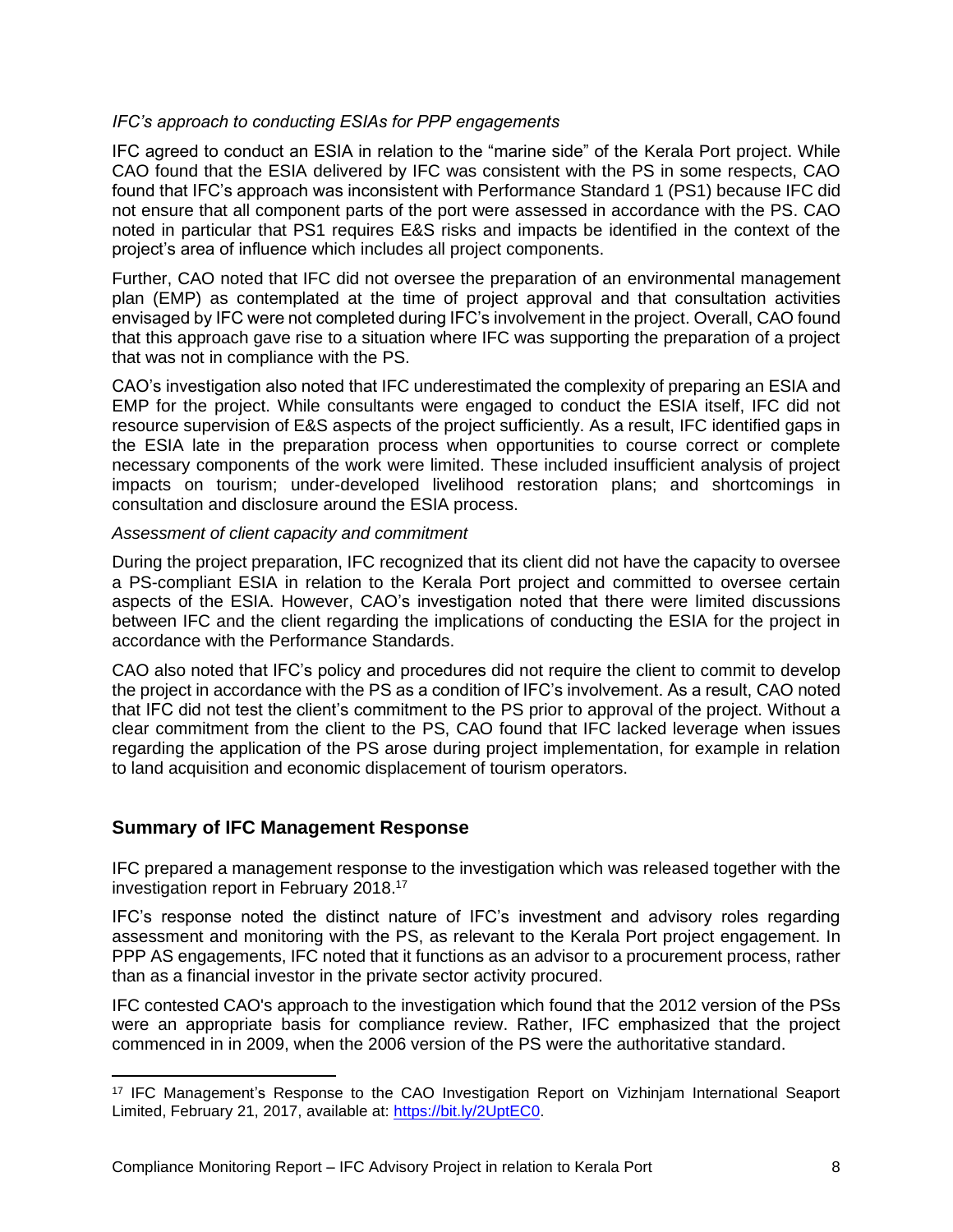IFC also noted that its mandate in relation to the project was limited to the port facilities (and necessarily excluded access infrastructure and ancillary facilities, given that at the time they were not yet fully planned by the government and, as a result, not ready for tendering or associated E&S risk mitigation). Nonetheless, IFC advised, and the client accepted, exceptionally, to include the PS as the reference standard for the overall, comprehensive project ESIA. IFC's advisory engagement, and consequently its review for alignment with the PS, ceased before the overall comprehensive project ESIA was finalized by the client.

IFC included an Annex with a tabulated response to the CAO findings, relevant details of which are summarized in the following section.

IFC's response did not include any engagement with the client, the complainant, or any commitment to project level action.

# <span id="page-8-0"></span>**Observations from CAO Monitoring (January 2018 – June 2020)**

During the monitoring period, CAO sought information from IFC on its project-level and systemlevel responses to the investigation findings. CAO also sought information from the complainants regarding IFC's engagement to address the investigation findings. The complainants did not respond to CAO's request for comments.

During the monitoring period, IFC has not reported any action that addresses CAO's project-level non-compliance findings. IFC's response states that once its advisory role has ended, IFC is not in a position to monitor continued project design.<sup>18</sup> IFC also noted that its AS engagement, and consequently its review for alignment with the PS, ceased before the overall comprehensive project ESIA was finalized by the client.

This section provides an overview of IFC actions to address CAO findings at the level of its policies, procedures, practice and knowledge.

In relation to its systems-level response, IFC noted that its approach to managing E&S risk in its AS business evolved significantly between 2006 and 2013, in large part influenced by lessons learned from the Kerala Port project. IFC also noted certain actions taken or proposed that related to CAO's findings.

# <span id="page-8-1"></span>**IFC actions at the level of policies, procedures, practice and knowledge**

IFC's response noted that it had learned valuable lessons from its involvement with the Kerala Port project and noted several changes to its E&S practices for advisory services that predated CAO's investigation.<sup>19</sup> In particular, IFC highlighted internal guidelines issued by to staff in 2013 relating to the scope of IFC's E&S due diligence and in 2015 relating to the content of E&S provisions in advisory services mandate agreements. IFC also noted that E&S and C3P departments had provided training on this guidance to staff and consultants.

During the monitoring period, IFC reported to CAO that the AS E&S practice has continued to evolve significantly within the following areas of focus:

• Focus on Public Private Partnerships: IFC reported that its approach to IFC's approach to, and objectives for, E&S in PPP advisory services have developed as a result of greater

<sup>&</sup>lt;sup>18</sup> IFC Management's Response to the CAO Investigation Report on Vizhinjam International Seaport Limited, February 21, 2017, available at:<https://bit.ly/2UptEC0>

<sup>19</sup> IFC Response to CAO Investigation, p. 1.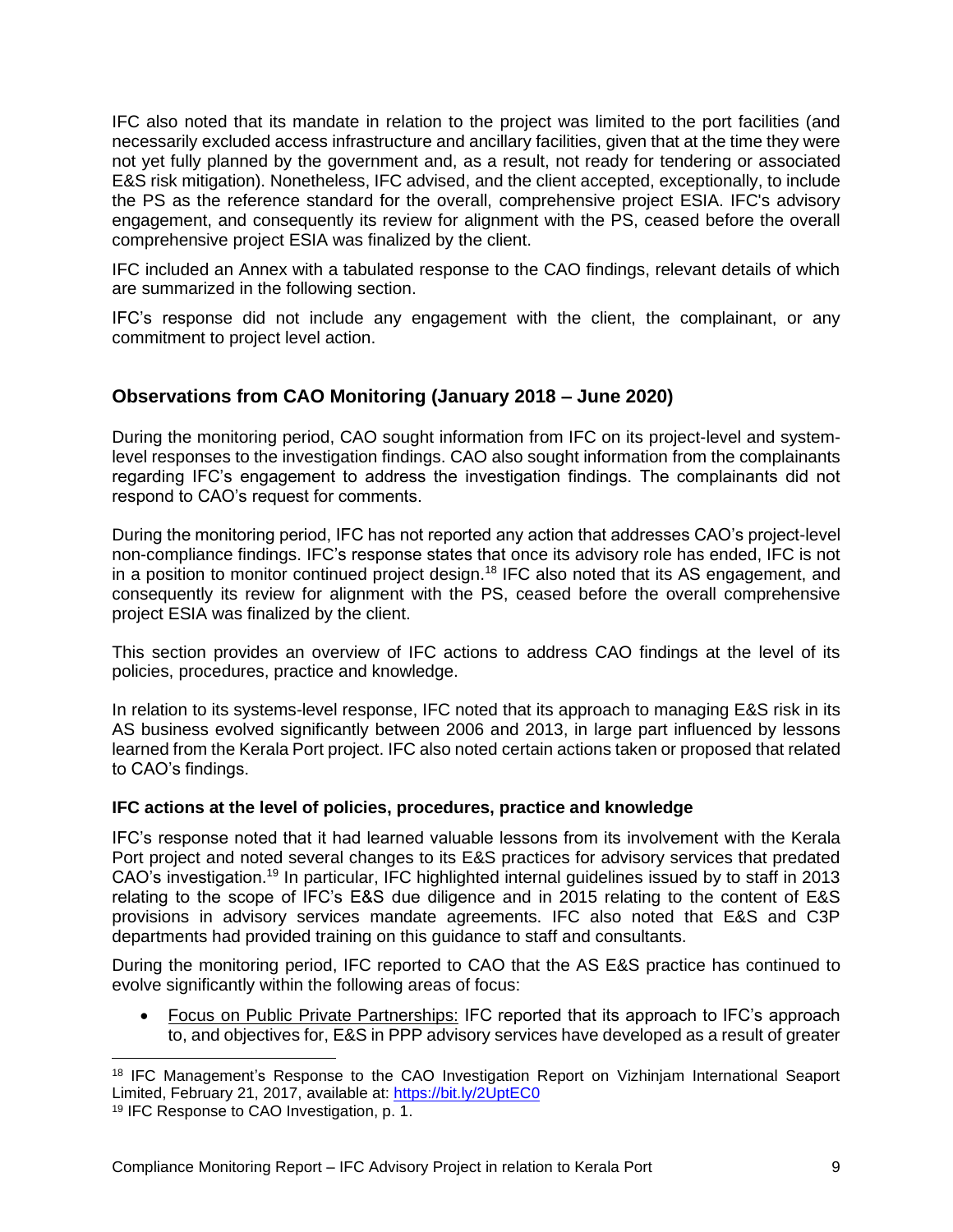understanding and knowledge of the PPP process. As milestones and outcomes sought from PPPs have been clarified, the E&S review and supervision approach has matured. From 2014, IFC management have advised staff that stakeholder assessment should be undertaken as part of establishing the IFC mandate. IFC also introduced a strengthened approach on E&S supervision, including provision of E&S specialist support to all PPP projects (not just those identified as "high risk").

- Capacity and commitment of clients: Since 2016, IFC has included specific provisions on the Performance Standards in its mandate letters and Financial Advisory Services Agreements (FASA). The provisions require that the client endeavor to apply the Performance Standards in designing and carrying out the PPP transaction . In addition, the agreements include an exit clause that provides IFC with the right to withdraw from a project if an E&S non-compliance becomes material. The agreement also includes an annex that details what IFC will do in terms of due diligence of E&S matters, what will the outputs be from this due diligence, and what is expected of the client. This annex is tailored for each project.
- Internal risk management and development outcomes: IFC issued guidance to its staff in 2012 explaining why IFC should not undertake an ESIA on behalf of its clients. Further guidance to staff stressed that the limited role of IFC's mandate means that an ESIA must be owned by the project developer. E&S risk management in PPPs now addresses both internal risk management and potential development outcomes related to the advisory project. E&S risks and impacts must be considered alongside development and economic aspects to ensure that both the client and potential bidders understand the E&S commitments that must be factored into pricing and timelines for proposals. Further, IFC considers the commitment and capacity of the client "project champion" – an individual who will provide stability and influence through potential changes in the client organization.
- Enhanced E&S review and supervision process: IFC reported that its new accountability and decision mechanism (ADM) requires E&S specialists to provide clearance at key stages in the project cycle. Peer review meetings for E&S issues, similar to the one conducted in relation to the Kerala Port project, are now a more systemic part of the supervision process. IFC also engages World Bank staff counterparts earlier and more often in discussions on PPP projects.

At the time of IFC's response, IFC noted that an updated Environmental and Social Review Procedure was under preparation to describe the improvement of the approach and procedures to E&S risk management in IFC's advisory services. During the monitoring period, IFC reported to CAO that specific ESRP provisions in relation to PPP advisory services projects had been developed and were expected to be approved.

# <span id="page-9-0"></span>**Conclusion**

IFC has not reported any actions taken to address CAO's findings at the project level. IFC explains this decision on the basis that its advisory role ended in 2013. As a result, IFC explained that it was not in a position to monitor continued project design.<sup>20</sup> IFC also noted that its AS engagement, and consequently its review for alignment with the PS, ceased before the overall comprehensive project ESIA was finalized by the client.

<sup>20</sup> IFC Response to CAO Investigation, p. 1.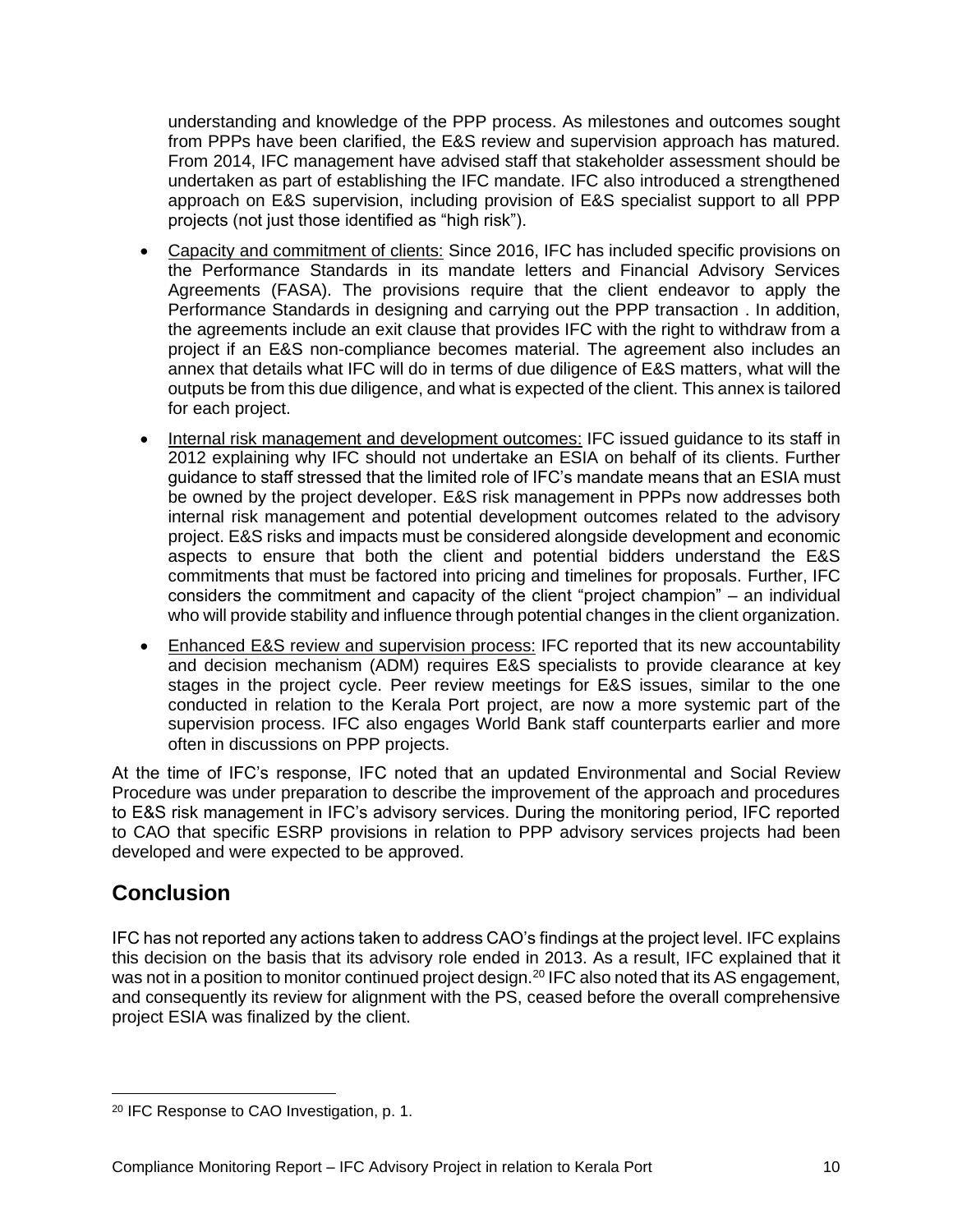At the systems level, IFC has implemented enhanced processes and is developing new procedures that are relevant to the investigation findings regarding E&S due diligence and supervision of PPP related AS projects.

CAO has considered the extent to which these actions respond to relevant non-compliance findings:

- *Preparation and scope of a PPP advisory services project*: CAO notes that IFC has implemented enhanced E&S appraisal and supervision approaches since its engagement on the Kerala Port project. The approach described to CAO ensures that an E&S specialist is assigned to every PPP-related AS project, provides E&S staff with opportunities to input in the project scoping and design at an early stage, and requires clearance on E&S matters at key milestones.
- *Assessment of client capacity and commitment:* CAO notes that IFC's approach to assessing client commitment is significantly enhanced through amendments to the mandate letter and FASA that require the client to endeavor to apply the PS when designing and carrying out the PPP*.* Further, IFC's ability to assess client capacity is strengthened by ensuring that E&S specialist staff are assigned to each PPP.
- *IFC's approach to engagement on conducting ESIAs for PPP engagements:* CAO found that IFC's commitment to include preparation of an ESIA and EMP within its scope of work was consistent with IFC's policy framework, but that the document delivered to IFC's client fell short of PS requirements. Since the Kerala Port project was initiated, IFC has issued guidance to its staff that IFC cannot commit to carry out an ESIA or to conduct consultation and disclosure on behalf of its client. However, E&S staff now include an annex in the client agreement that provides more detailed guidance in writing about the steps that are necessary to ensure the project meets the PS.

These changes increase the focus on the identification and management of E&S issues in IFC AS projects and potentially increase IFC's leverage in relation to the AS client. They should also serve to reduce the risk that IFC will provide AS support and thus serve as an enabler of environmentally and socially harmful PPP projects.

CAO notes that these improvements in IFC processes are intended to be captured in a revised ESRP relating to PPP advisory projects.

### *Monitoring Outcomes*

CAO finds that IFC's response to this compliance investigation at the level of policies, procedures, practice and knowledge is satisfactory. CAO notes that several changes in practice are pending a formalized change to IFC's Environmental and Social Review Procedures. Nevertheless, CAO has decided to close its monitoring, on the basis that actions taken by IFC are addressing CAO's compliance findings at a systems-level, and considering that IFC no longer has any direct involvement with the Kerala Port project.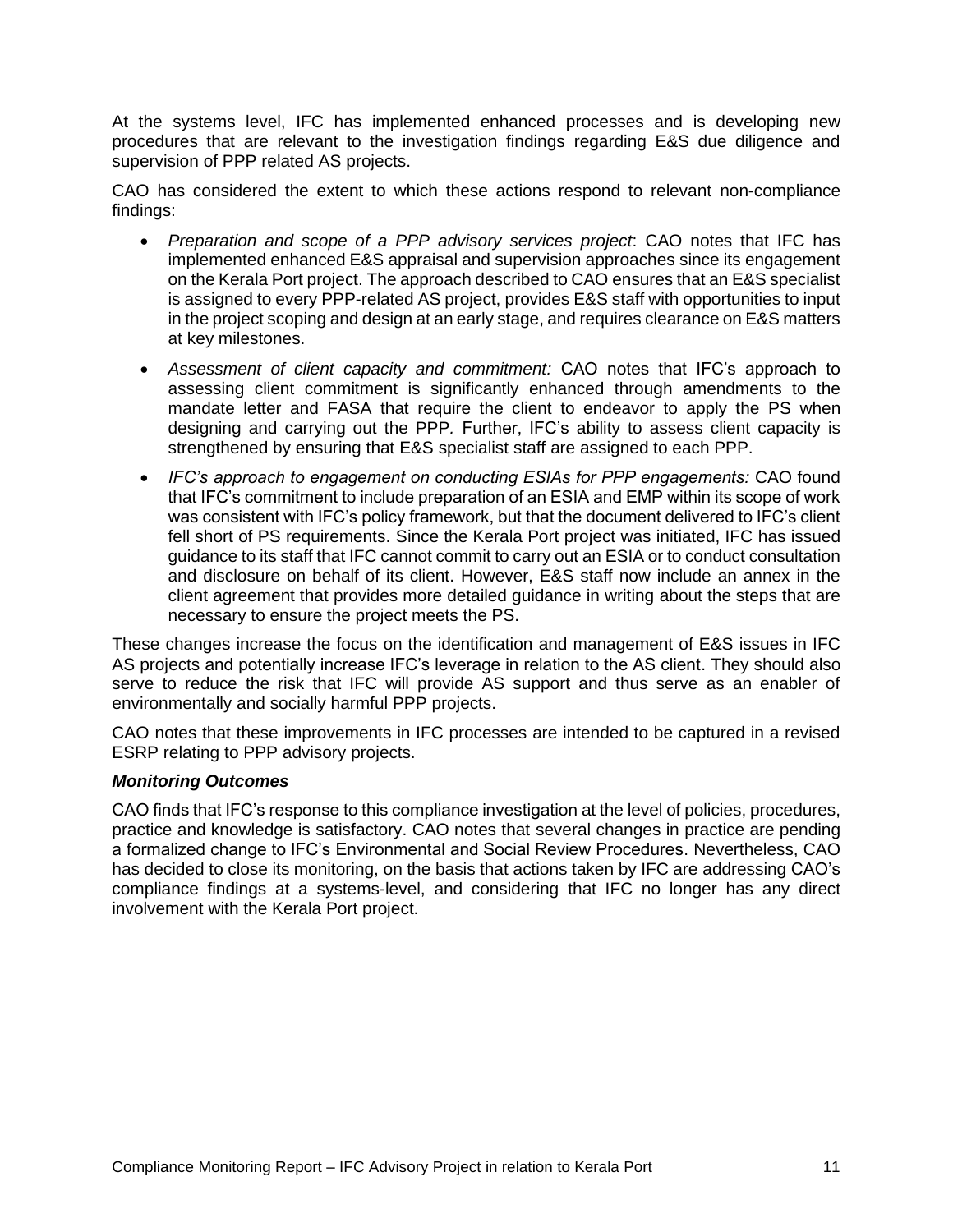# <span id="page-11-0"></span>**Annex 1 – Summary of Investigation Findings**

## *Finding No. 1: Preparation and scope of the Advisory Services Project*

IFC's commitment to oversee the preparation of an environmental and social impact assessment (ESIA) and environmental management plan (EMP) for the project in accordance with IFC's Performance Standards was consistent with the requirements of IFC's policies and procedures for AS projects at the time.

IFC did not advise the client to suspend its land acquisition activities until the ESIA and other required plans had been completed, as required by IFC Performance Standard 5 (PS5). IFC did not take adequate steps to address the potential for the Kerala Port project to contravene the IFC Performance Standards as they relate to land acquisition. CAO finds that IFC's advice to the client was not consistent with the Performance Standards in this respect.

### *Finding No. 2: Division of mandate for the ESIA work*

IFC did not ensure that component parts of the port were assessed in accordance with the Performance Standards. For this reason, IFC's approach to the preparation of the ESIA was not consistent with the PS1 requirement that environmental and social risks and impacts be identified in the context of the project's area of influence.

IFC did not have assurance that the ESIA and EMP for the port project were PS compliant.

### *Finding No. 3: Preparation of the Port ESIA – Consultant Supervision*

IFC delivered an ESIA that was in some respects consistent with the Performance Standards. In particular, it set out useful environmental baseline data and socio-economic baseline data in relation to fisheries and identified key impacts in relation to fisheries-based livelihoods.

However, the Port ESIA which IFC delivered to the client lacked essential components of an ESIA as it did not:

- incorporate a detailed socio-economic baseline for tourism-based livelihoods; or
- incorporate framework-level resettlement action or livelihood restoration plans.

IFC did not oversee the preparation of an EMP as contemplated at the time of project approval.

The approach of limiting the scope of the IFC's inputs to one part of the ESIA gave rise to a situation where IFC was supporting the preparation of a project that was not in compliance with the Performance Standards.

### *Finding No. 4: Consultation and Disclosure*

IFC recognized the importance of stakeholder engagement to the project and gave early advice to its client on consultation and disclosure that was consistent with the Performance Standards.

Consultation activities envisaged by IFC when it embarked on preparation of the ESIA were not completed during IFC's involvement in the project. IFC did not carry out public consultations in relation to the Port ESIA and did not support the public hearing convened by the Kerala State Pollution Control Board in June 2013.

As a result, the draft Port ESIA that IFC delivered to its client in April 2013 did not reflect a process of informed consultation and participation, or a process of disclosure as required by PS1.